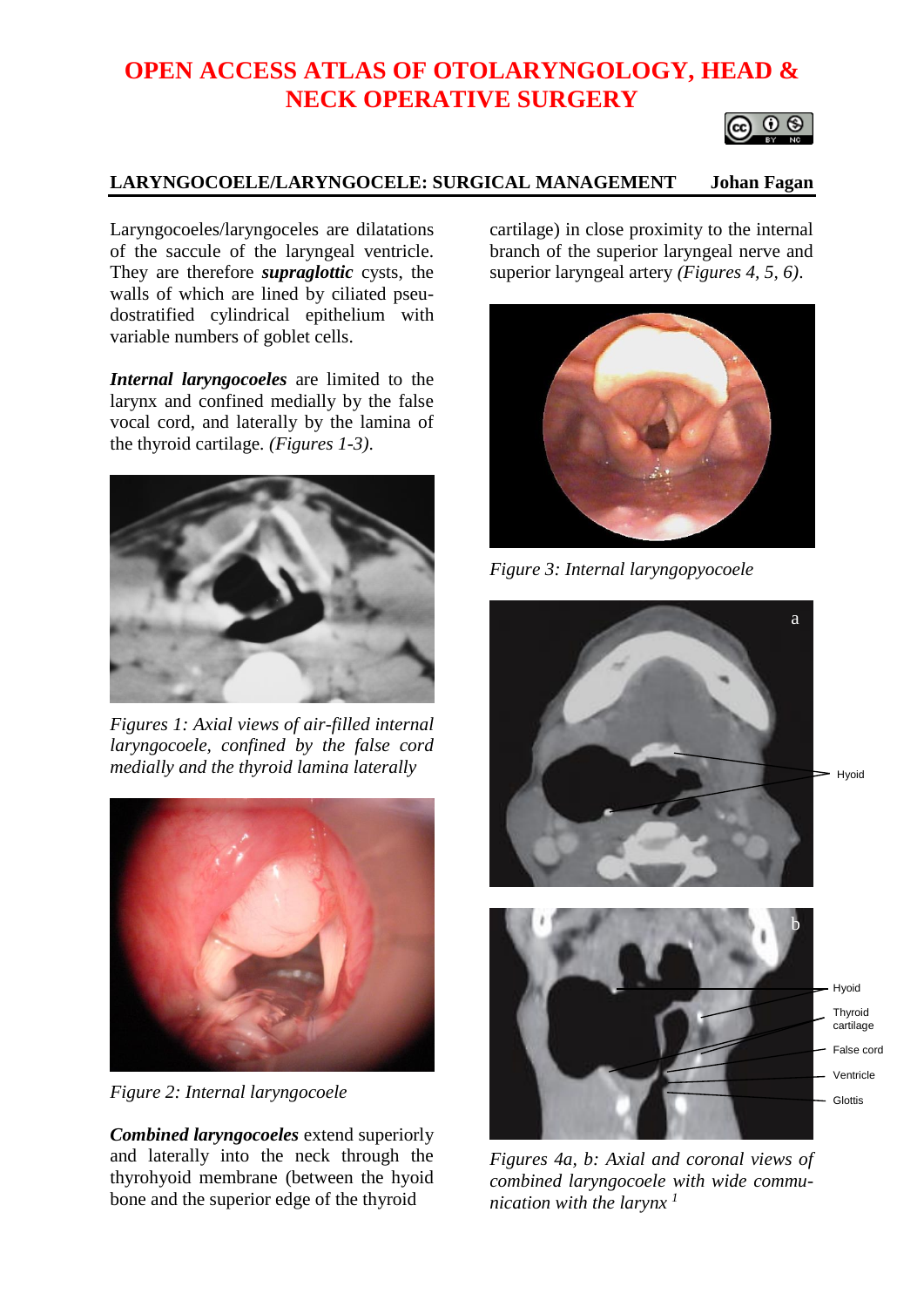

External sac Internal sac

*Figures 5 a, b: Fluid-filled combined laryngocoele*

Laryngocoeles are filled with air when they retain a communication with the laryngeal lumen *(Figures 1, 4)*; when they become isolated from the laryngeal lumen, they become fluid-filled *(Figures 3, 5)* or infected (laryngopyocoele) *(Figure 6)*.



*Figure 6: Laryngopyocoele causing airway obstruction*

Although not an uncommon incidental postmortem finding, laryngocoeles are generally asymptomatic. Patients may present with *voice change* or a *lateral swelling* in the neck overlying the thyrohyoid membrane which may visibly distend when increasing intraluminal pressure *e.g.* glassblowers and trumpet or reed instrument players *(Figures 7a, b)*.





*Figure 7a, b: Visible laryngocoeles*

Patients, especially those with laryngopyocoeles, may present with *acute airway obstruction (Figures 6, 8)*. Occasionally a laryngocoele may be the presenting symptom of laryngeal *malignancy* obstructing the saccule.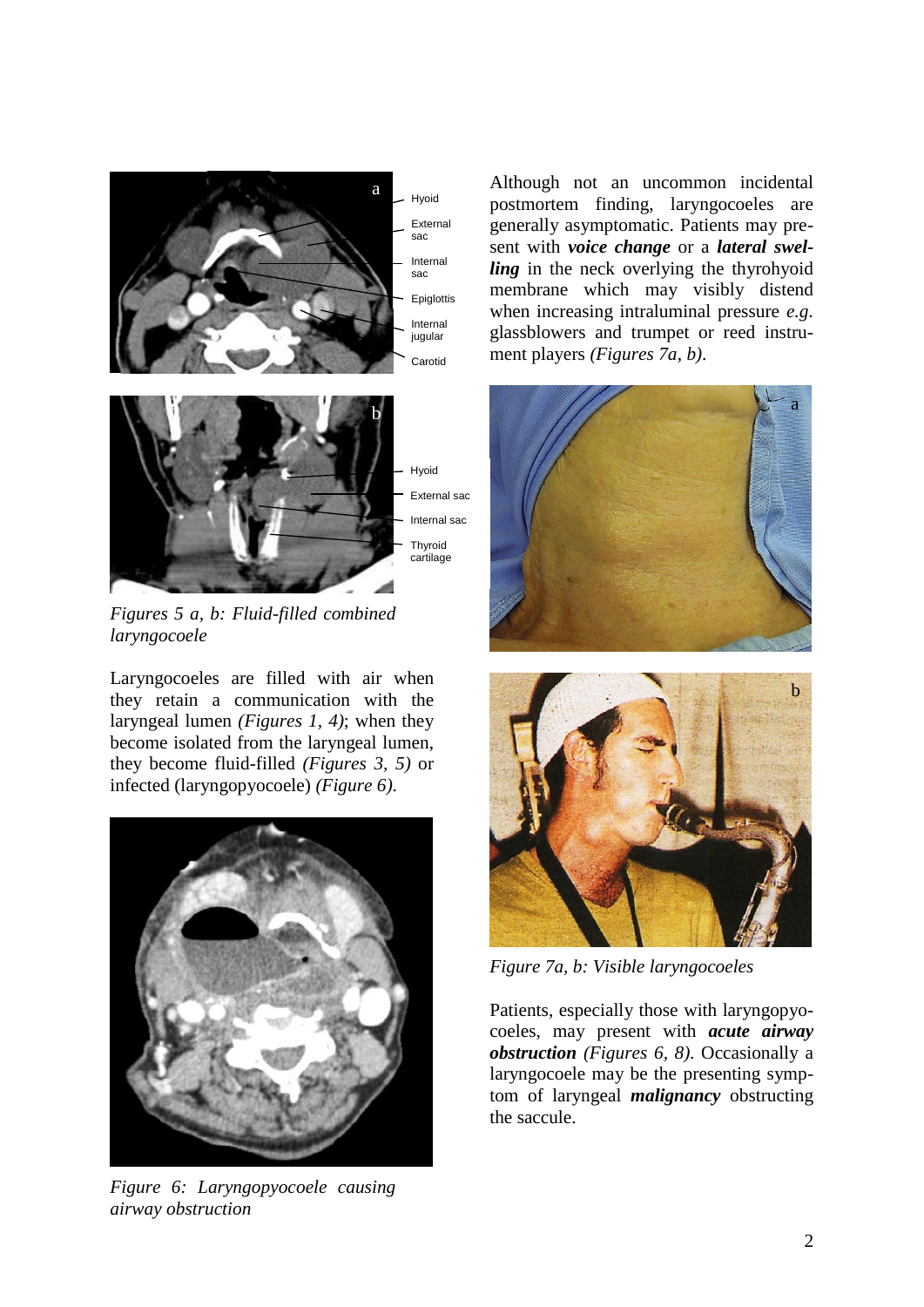

*Figure 8: Large air-filled laryngocoele obstructing the laryngeal vestibule <sup>2</sup>*

## **Surgical Anatomy**

The saccule or appendix of the ventricle is present in most larynges. It arises anteriorly in the ventricle and extends superiorly through the paraglottic space with the ventricular fold (false cord) situated medially and the thyroid lamina laterally *(Figure 9)*.



*Figure 9: Saccule/ appendix of ventricle and course of laryngocoele (yellow arrow)*

The thyrohyoid membrane extends between the body and greater cornua of the hyoid bone, and the superior rim of the thyroid cartilage. It is pierced by the internal branch of the superior laryngeal nerve and the superior laryngeal branch of the thyroid artery *(Figures 10, 11)*.



*Figure 10: Superior laryngeal nerve, superior laryngeal artery and thyrohyoid membrane*



*Figure 11: Note how superior laryngeal nerve courses medial to internal carotid artery before piercing the thyrohyoid membrane (green)*

The *superior laryngeal nerve* is at risk of injury when resecting a laryngocoele due to its intimate relationship with the exter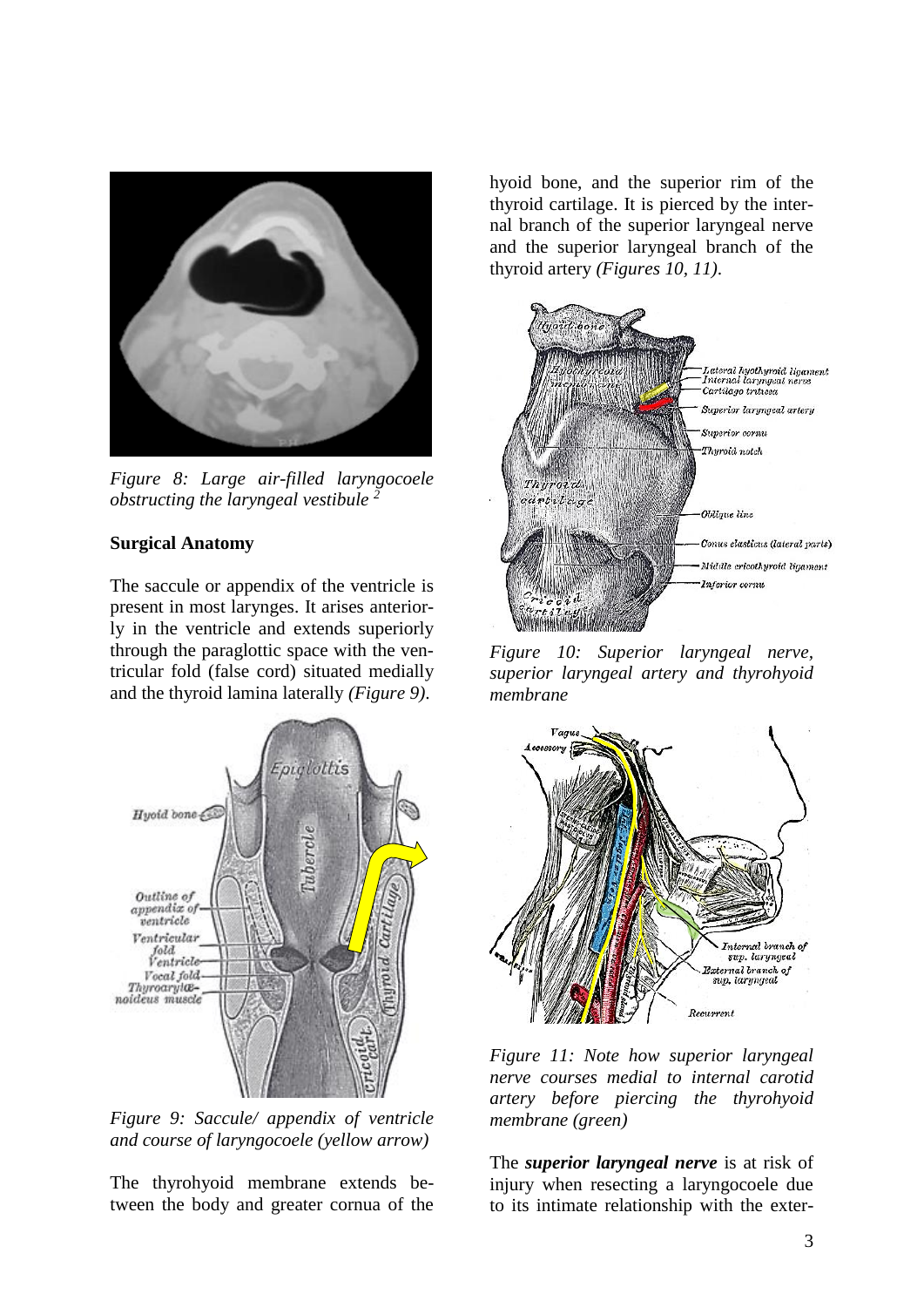nal component of the cyst. It arises from the ganglion nodosum of the vagus nerve, descends alongside the pharynx, passes behind the internal carotid artery, and divides into external and internal branches. The internal branch crosses the thyrohyoid membrane and pierces it, accompanied by the superior laryngeal artery, and provides sensory innervation to the larynx *(Figure 11)*.

The *superior laryngeal artery* is encountered during surgery and can either be preserved or sacrificed. It is a branch of the superior thyroid artery *(Figure 12)*.



*Figure 12: The superior laryngeal artery branches off the superior thyroid artery*

The *muscles* encountered during resection of the external component of a laryngocoele are illustrated in *Figure 13*. The thyrohyoid muscle is draped over the cyst and may have to be divided; the omohyoid can be retracted anteriorly or divided; and the sternomastoid retracted posteriorly.

### **Imaging**

The differential diagnosis of a combined laryngocoele includes a branchial cyst, neck abscess, cold abscess (tuberculosis), lymphoadenopathy, and a laterally located thyroglossal duct cyst. An internal laryngocoele can be confused with a carcinoma centered deep in the ventricle which bulges

the ventricular fold upwards and medially, and other unusual non-ulcerating masses such as intralaryngeal plasmacytoma, lymphoma and minor salivary gland malignancy.



*Figure 13: The thyrohyoid, omohyoid and sternomastoid muscles surround the external component of the laryngocoele (thyrohyoid membrane in green)*

*CT scan* will however distinguish between air- and fluid-filled cysts and solid masses. CT evidence of a cyst extending through the thyrohyoid membrane is pathognomonic of a combined laryngocoele. *MRI*  yields similar information.

#### **Management**

This depends on the significance of the symptoms and signs, and the size and extent of the laryngocoele. Laryngoscopy is done to exclude the possibility of underlying malignancy in the larynx.

#### *Needle aspiration*

An *acutely inflamed combined cyst* may first be aspirated percutaneously with a needle and treated with appropriate antibiotics to avoid doing a suboptimal resection in a septic field; needle aspiration may also be employed as an emergency measure to relieve *acute airway obstruction*.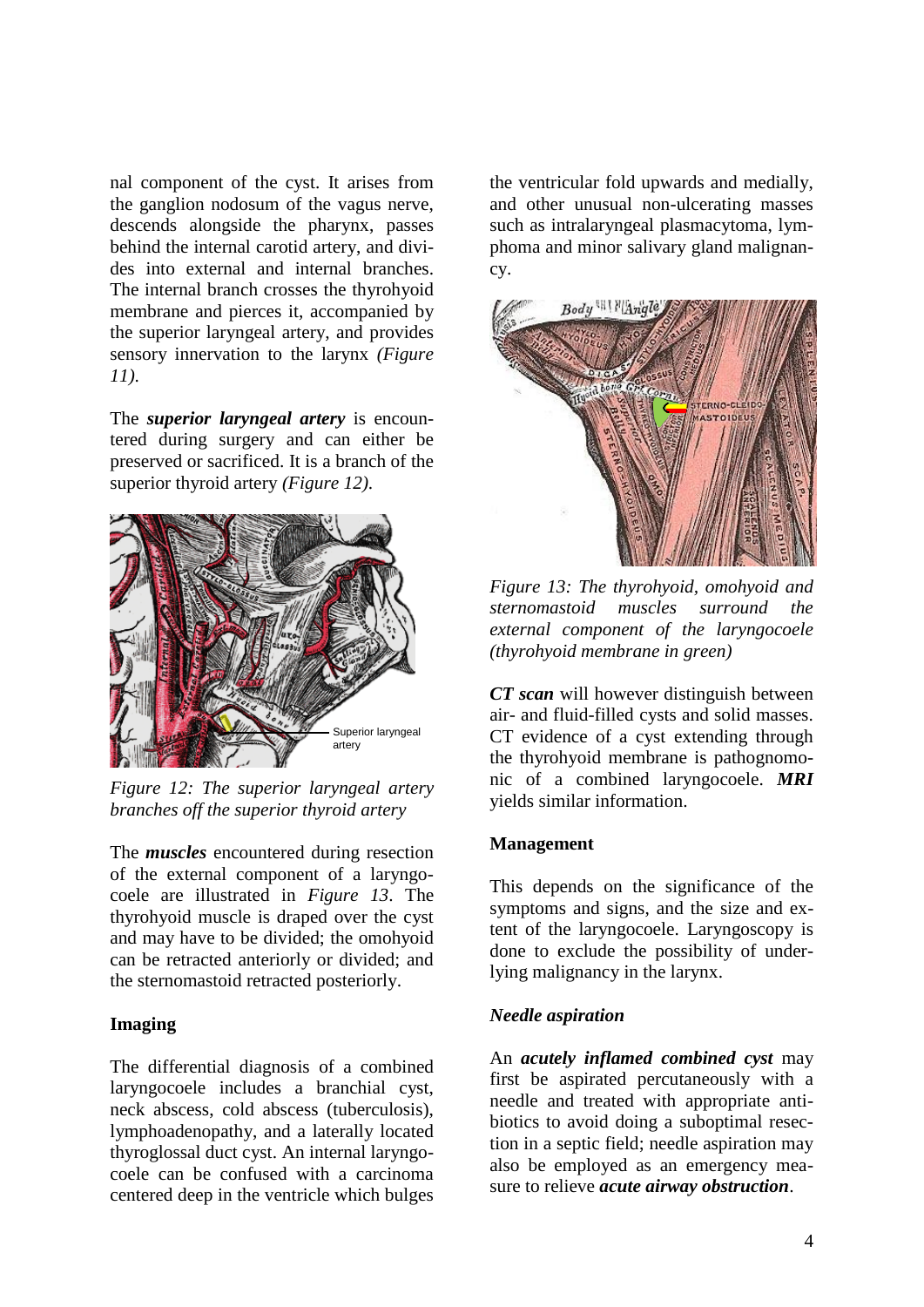# *Internal Laryngocoeles (Figures 1-3)*

Small, asymptomatic laryngocoeles do not require surgical intervention. Symptomatic internal laryngocoeles and saccular cysts are widely deroofed/uncapped or excised endoscopically, ideally with  $CO<sub>2</sub>$  laser. Larger internal laryngocoeles, especially if recurrent, can also be excised by an external approach (see below).

# *Combined Laryngocoeles*

- The surgery is done under general anaesthesia with endotracheal intubation taking care not to rupture the cyst
- Place a transverse skin incision in a skin crease over the thyrohyoid membrane, from the anterior border of the sternocleidomastoid to the midline of the neck *(Figure 14)*



*Figure 14: Skin incision over the cyst between hyoid bone and thyroid cartilage*

• Elevate subplatysmal flaps to expose submandibular salivary gland superiorly, omohyoid muscle anteriorly and sternocleidomastoid muscle posteriorly



*Figure 15: Expose cyst and define the surrounding structures*

Using careful sharp and blunt dissecttion, find the dissection plane on the thin cyst wall and identify the superior thyroid (STA) and superior laryngeal arteries (SLA) behind the cyst *(Figure 16)*



Superior thyroid artery (STA) Superior laryngeal artery (SLA)

Superior thyroid artery (STA)

*Figure 16: Expose superior thyroid and superior laryngeal arteries*

- Identify the superior laryngeal nerve (SLN); it emerges deep to the superior thyroid artery *(Figure 17)*
- Reflect the cyst upwards and retract the omohyoid and thinly stretched thyrohyoid muscles anteriorly to expose thyroid lamina. If necessary, transect the thyrohyoid muscle that overlies the cyst for additional exposure *(Figure 18)*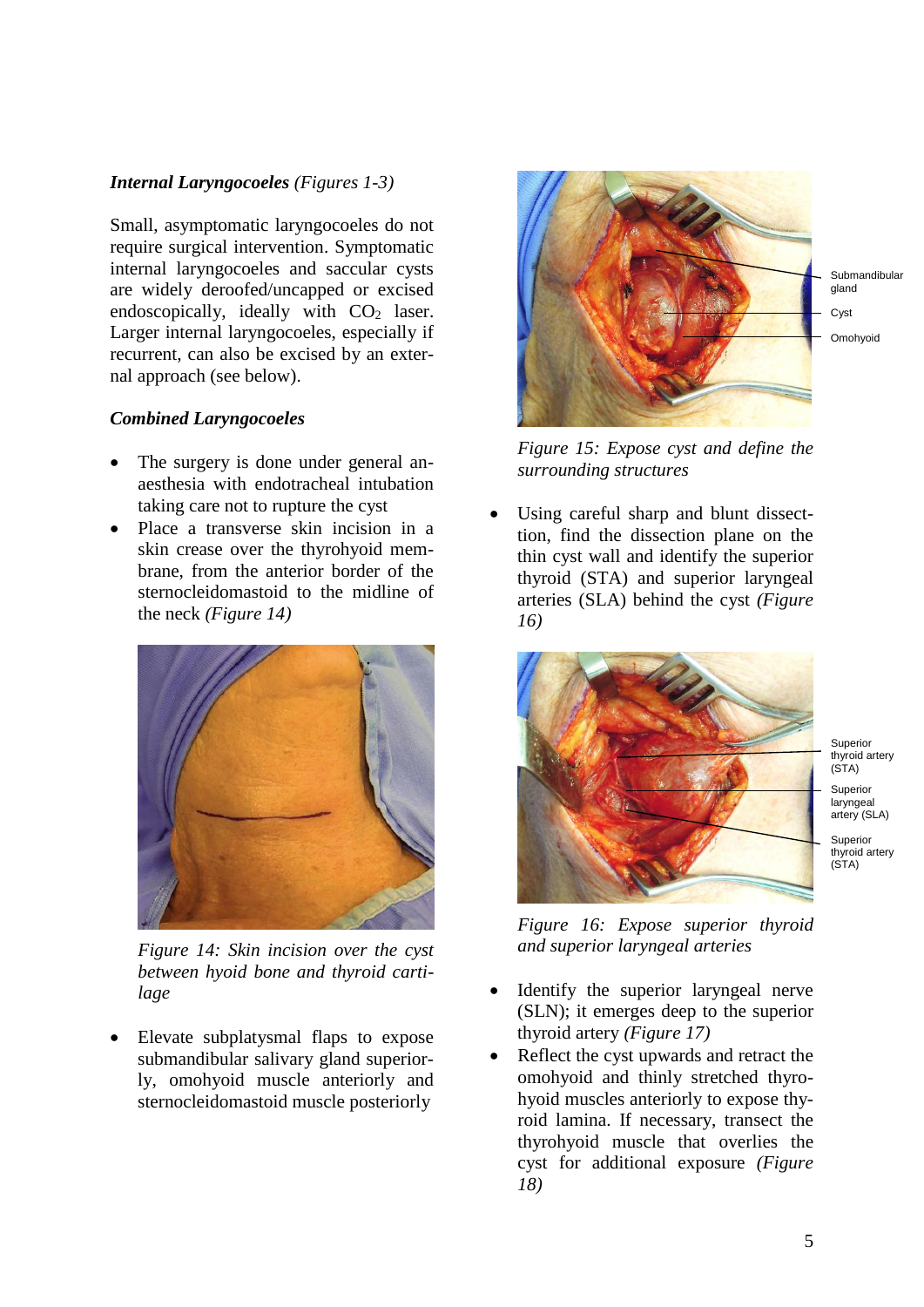

*Figure 17: Identify the superior laryngeal nerve (SLN) where it emerges deep to the superior thyroid artery*



*Figure 18: Retract omohyoid and thyrohyoid muscles to expose top edge of thyroid cartilage*

- Free the cyst from the perichondrium on the medial aspect of the thyroid lamina and deliver it from the paraglottic space. Carefully peel the cyst off the internal branch of the superior laryngeal nerve and from the mucosa overlying the medial aspect of the aryepiglottic fold, and deliver the cyst *(Figures 19, 20)*
- Inspect the wound for tears or breaches in the mucosa which, if present, are repaired with absorbable sutures
- Administer 24hrs' perioperative antibiotics should mucosa be breached
- Insert a suction/pencil/corrugated drain and close the wound
- Because mucosal defects would be supraglottic, postoperative surgical emphysema and airway obstruction are unusual



*Figure 19: Free cyst from the superior laryngeal artery (SLA), superior laryngeal nerve (SLN) and deliver it from paraglottic space*



*Figure 20: Final view of key structures*

## *To gain additional exposure to the internal component of the cyst in the paraglottic space*

• Incise the thyroid perichondrium along the superior and posterior margins of the thyroid lamina *(Figure 21)*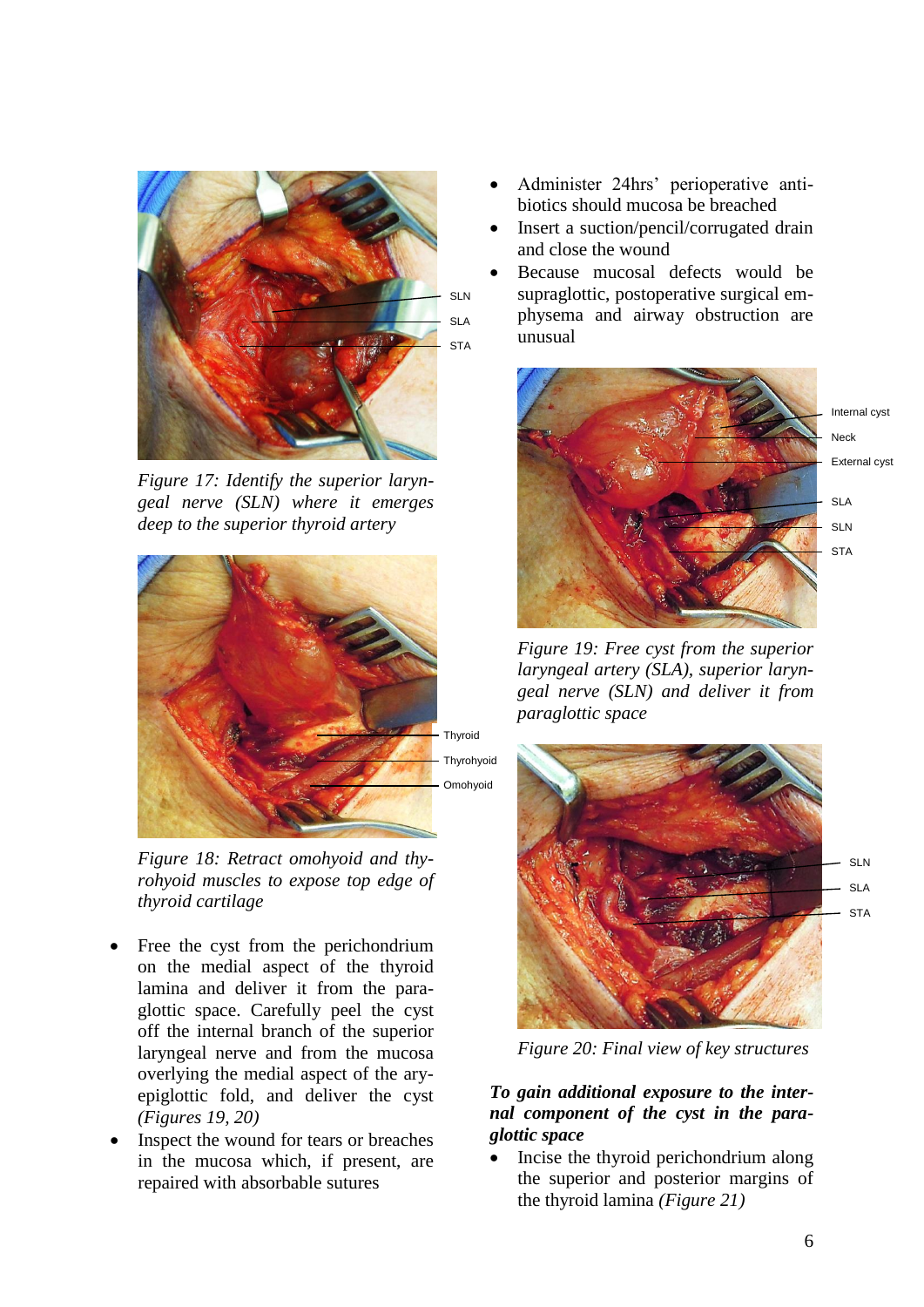- Reflect the perichondrium from the lateral aspect of the thyroid lamina with a Freer dissector
- Remember that the vocal cord is situated midway between the thyroid notch and the lower edge to the thyroid cartilage; therefore, make the horizontal cartilage cut above this point
- Cut through the cartilage with a knife/ oscillating saw, taking care not to enter the larynx *(Figure 21)*
- Remove and discard the posterosuperior quadrant of the thyroid lamina to gain access to the internal component of the laryngocoele *(Figure 22)*
- Following removal of the cyst, suture the perichondrial flap back to its original position



*Figure 21: Cuts (yellow line) in thyroid cartilage to remove posterosuperior quadrant of thyroid cartilage (green)*



*Figure 22: Note how removal of thyroid lamina improves access to internal component of laryngocoele*

### **References**

- 1. Pinho M da C, *et al*. External laryngocele: sonographic appearance - a case report. *Radiol Bras*. 2007 Aug; 40(4): 279-82 [http://dx.doi.org/10.1590/S0100-](http://dx.doi.org/10.1590/S0100-39842007000400015) [39842007000400015](http://dx.doi.org/10.1590/S0100-39842007000400015)
- 2. de Paula Felix JA, Felix F, de Mello LFP. Laryngocele: a cause of upper airway obstruction. *Rev. Bras. Otorri nolaringol*. 2008 Feb [cited 2013 Mar 09]; 74(1): 143-6. [http://dx.doi.org/10.1590/S0034-](http://dx.doi.org/10.1590/S0034-72992008000100023) [72992008000100023](http://dx.doi.org/10.1590/S0034-72992008000100023)

### **Author & Editor**

Johan Fagan MBChB, FCS(ORL), MMed Professor and Chairman Division of Otolaryngology University of Cape Town Cape Town, South Africa [johannes.fagan@uct.ac.za](mailto:johannes.fagan@uct.ac.za)

*THE OPEN ACCESS ATLAS OF OTOLARYNGOLOGY, HEAD & NECK OPERATIVE SURGERY* [www.entdev.uct.ac.za](http://www.entdev.uct.ac.za/)